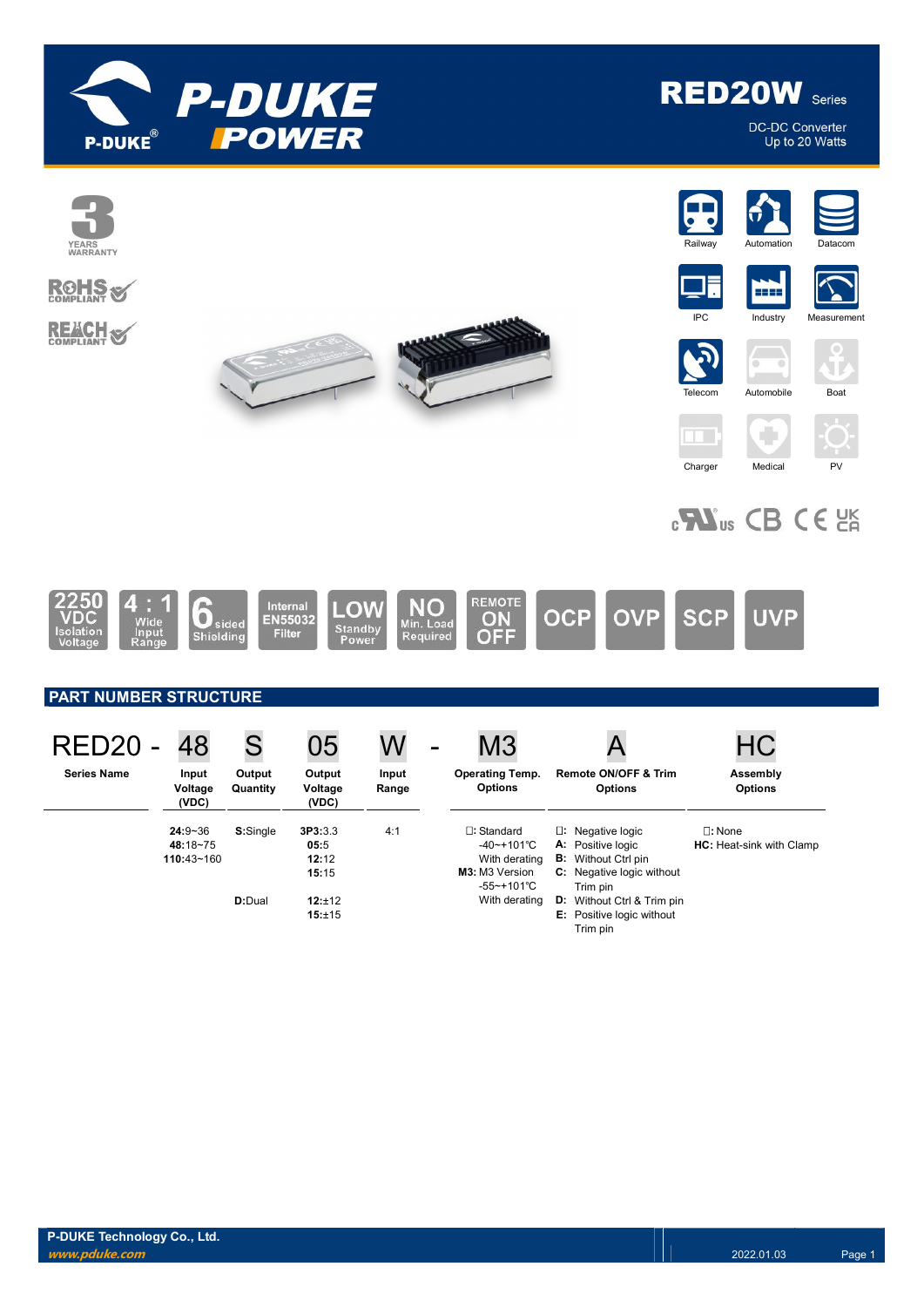



## TECHNICAL SPECIFICATION All specifications are typical at nominal input, full load and 25℃ unless otherwise noted

| <b>Model</b><br><b>Number</b> | Input Range   | <b>Output Voltage</b> | <b>Output Current</b><br>@Full Load | <b>Input Current</b><br>@No Load | Efficiency | <b>Maximum</b><br><b>Capacitor Load</b> |
|-------------------------------|---------------|-----------------------|-------------------------------------|----------------------------------|------------|-----------------------------------------|
|                               | <b>VDC</b>    | <b>VDC</b>            | mA                                  | mA                               | $\%$       | <b>uF</b>                               |
| RED20-24S3P3W                 | $9 - 36$      | 3.3                   | 4500                                | 6                                | 85         | 7000                                    |
| RED20-24S05W                  | $9 - 36$      | 5                     | 4000                                | 6                                | 88         | 5000                                    |
| RED20-24S12W                  | $9 - 36$      | 12                    | 1670                                | 6                                | 89         | 850                                     |
| RED20-24S15W                  | $9 - 36$      | 15                    | 1330                                | 6                                | 88         | 700                                     |
| RED20-24D12W                  | $9 - 36$      | ±12                   | ±833                                | 6                                | 88         | ±500                                    |
| RED20-24D15W                  | $9 - 36$      | ±15                   | ±667                                | 6                                | 89         | ±350                                    |
| RED20-48S3P3W                 | $18 - 75$     | 3.3                   | 4500                                | 4                                | 85         | 7000                                    |
| RED20-48S05W                  | $18 \sim 75$  | 5                     | 4000                                | 4                                | 88         | 5000                                    |
| RED20-48S12W                  | $18 - 75$     | 12                    | 1670                                | 4                                | 89         | 850                                     |
| RED20-48S15W                  | $18 \sim 75$  | 15                    | 1330                                | 4                                | 89         | 700                                     |
| RED20-48D12W                  | $18 - 75$     | ±12                   | ±833                                | 4                                | 88         | ±500                                    |
| RED20-48D15W                  | $18 \sim 75$  | ±15                   | ±667                                | 4                                | 89         | ±350                                    |
| RED20-110S3P3W                | $43 - 160$    | 3.3                   | 4500                                | 3                                | 85         | 7000                                    |
| RED20-110S05W                 | $43 \sim 160$ | 5                     | 4000                                | 3                                | 87         | 5000                                    |
| RED20-110S12W                 | $43 - 160$    | 12                    | 1670                                | 3                                | 88         | 850                                     |
| RED20-110S15W                 | $43 \sim 160$ | 15                    | 1330                                | 3                                | 88         | 700                                     |
| RED20-110D12W                 | $43 - 160$    | ±12                   | ±833                                | 3                                | 88         | ±500                                    |
| RED20-110D15W                 | $43 \sim 160$ | ±15                   | ±667                                | 3                                | 89         | ±350                                    |

| <b>INPUT SPECIFICATIONS</b>   |                         |                            |        |      |                           |             |
|-------------------------------|-------------------------|----------------------------|--------|------|---------------------------|-------------|
| <b>Parameter</b>              |                         | <b>Conditions</b>          | Min.   | Typ. | Max.                      | <b>Unit</b> |
| Operating input voltage range |                         | 24Vin(nom)                 | 9      | 24   | 36                        |             |
|                               |                         | 48Vin(nom)                 | 18     | 48   | 75                        | <b>VDC</b>  |
|                               |                         | 110Vin(nom)                | 43     | 110  | 160                       |             |
| Start up voltage              |                         | 24Vin(nom)                 |        |      | 9                         |             |
|                               |                         | 48Vin(nom)                 |        |      | 18                        | <b>VDC</b>  |
|                               |                         | 110Vin(nom)                |        |      | 43                        |             |
| Shutdown voltage              |                         | 24Vin(nom)                 | 7.5    | 8    | 8.8                       |             |
|                               |                         | 48Vin(nom)                 | 15.5   | 16   | 17.5                      | <b>VDC</b>  |
|                               |                         | $110$ Vin(nom)             | 38.5   | 40   | 42                        |             |
| Start up time                 | Constant resistive load | Power up                   |        |      | 30                        | ms          |
|                               |                         | Remote ON/OFF              |        |      | 30                        |             |
| Input surge voltage           | 100 ms, max.            | 24Vin(nom)                 |        |      | 50                        |             |
|                               |                         | 48Vin(nom)                 |        |      | 100                       | <b>VDC</b>  |
|                               |                         | 110Vin(nom)                |        |      | 170                       |             |
| Input filter                  |                         | 24Vin(nom), 48 Vin(nom)    |        |      | Common Choke              |             |
|                               |                         | 110Vin(nom)                |        |      | Pi type                   |             |
| Remote ON/OFF                 | Referred to -Vin pin    | DC-DC ON<br>Positive logic |        |      | Open or $3 \sim 15$ VDC   |             |
|                               |                         | (Option)<br>DC-DC OFF      |        |      | Short or $0 \sim 1.2$ VDC |             |
|                               |                         | Negative logic<br>DC-DC ON |        |      | Short or $0 \sim 1.2$ VDC |             |
|                               |                         | DC-DC OFF<br>(Standard)    |        |      | Open or $3 \sim 15$ VDC   |             |
|                               |                         | Input current of Ctrl pin  | $-0.5$ |      | $+1.0$                    | mA          |
|                               |                         | Remote off input current   |        | 2.5  |                           | mA          |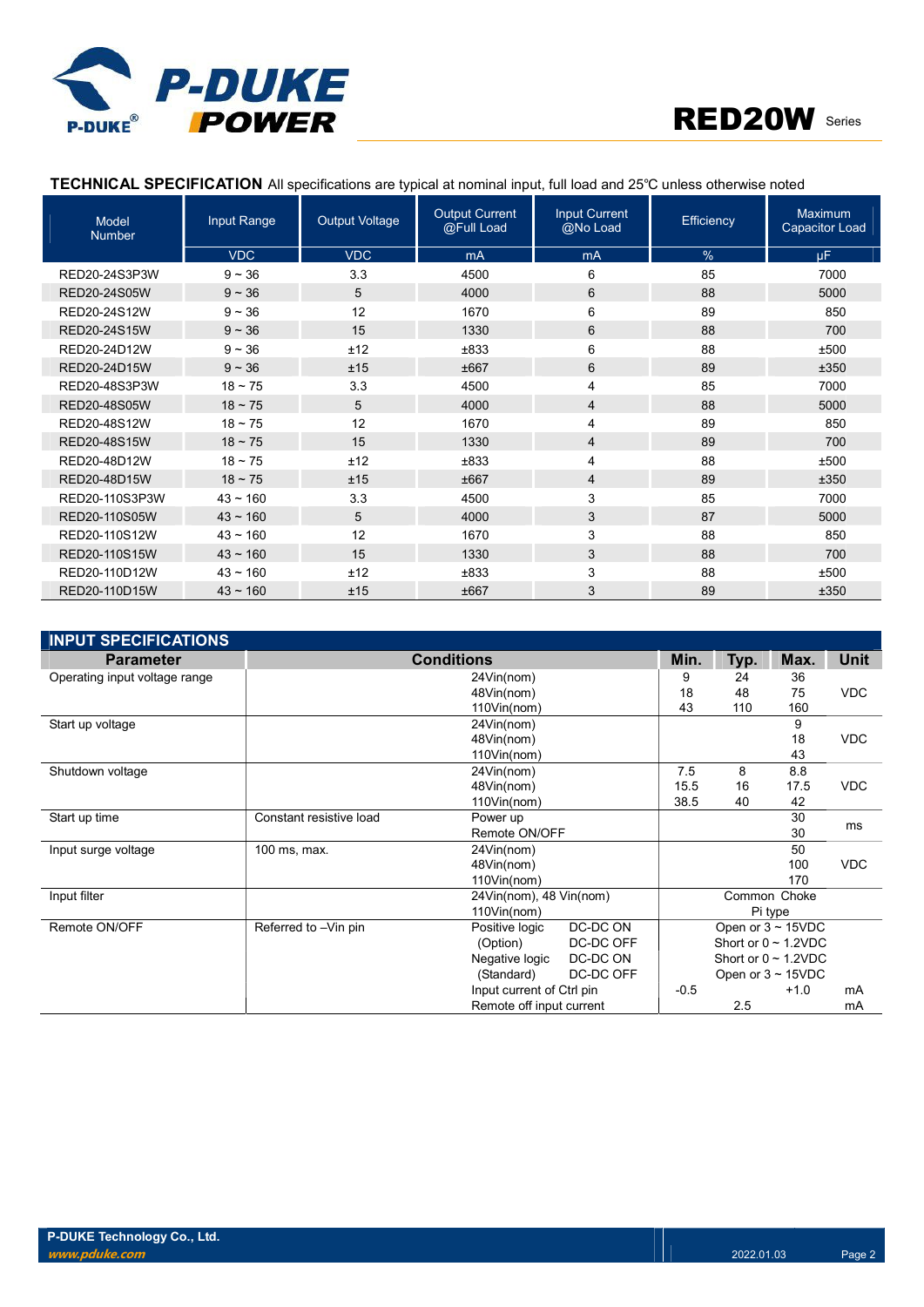

| <b>OUTPUT SPECIFICATIONS</b>     |                                    |                |         |      |                                 |                      |
|----------------------------------|------------------------------------|----------------|---------|------|---------------------------------|----------------------|
| <b>Parameter</b>                 | <b>Conditions</b>                  |                | Min.    | Typ. | Max.                            | <b>Unit</b>          |
| Voltage accuracy                 |                                    |                | $-1.0$  |      | $+1.0$                          | %                    |
| Line regulation                  | Low Line to High Line at Full Load | Single         | $-0.2$  |      | $+0.2$                          | $\frac{0}{0}$        |
|                                  |                                    | Dual           | $-0.5$  |      | $+0.5$                          |                      |
| Load regulation                  | No Load to Full Load               | Single         | $-0.2$  |      | $+0.2$                          |                      |
|                                  |                                    | Dual           | $-1.0$  |      | $+1.0$                          | %                    |
|                                  | 10% Load to 90% Load               | Single         | $-0.1$  |      | $+0.1$                          |                      |
|                                  |                                    | Dual           | $-0.8$  |      | $+0.8$                          |                      |
| Cross regulation                 | Asymmetrical load 25%/100% FL      | Dual           | $-5.0$  |      | $+5.0$                          | $\frac{0}{0}$        |
| Voltage adjustability            | Single output                      |                | $-10$   |      | $+10$                           | $\frac{0}{0}$        |
| Ripple and noise                 | 20MHz bandwidth                    | 3.3Vout, 5Vout |         | 75   |                                 | mVp-p                |
|                                  | With a 1µF/50V X7R MLCC            | 12Vout, 15Vout |         | 100  |                                 |                      |
| Temperature coefficient          |                                    |                | $-0.02$ |      | $+0.02$                         | $%$ / ${}^{\circ}$ C |
| Transient response recovery time | 25% load step change               |                |         | 250  |                                 | μs                   |
| Over voltage protection          |                                    | 3.3Vout        | 3.7     |      | 5.4                             |                      |
|                                  |                                    | 5Vout          | 5.6     |      | 7.0                             | <b>VDC</b>           |
|                                  |                                    | 12Vout         | 13.5    |      | 19.6                            |                      |
|                                  |                                    | 15Vout         | 16.8    |      | 20.5                            |                      |
| Over load protection             | % of lout rated                    |                |         | 150  |                                 | $\frac{0}{0}$        |
| Short circuit protection         |                                    |                |         |      | Continuous, automatics recovery |                      |

| <b>GENERAL SPECIFICATIONS</b> |                          |                        |      |      |                      |                         |  |  |
|-------------------------------|--------------------------|------------------------|------|------|----------------------|-------------------------|--|--|
| <b>Parameter</b>              |                          | <b>Conditions</b>      | Min. | Typ. | Max.                 | Unit                    |  |  |
| Isolation voltage             | 1 minute                 | Input to Output        | 2250 |      |                      | <b>VDC</b>              |  |  |
|                               |                          | Input (Output) to Case | 1600 |      |                      |                         |  |  |
| <b>Isolation resistance</b>   | 500VDC                   |                        |      |      |                      | $G\Omega$               |  |  |
| Isolation capacitance         |                          |                        |      |      | 3000                 | pF                      |  |  |
| Switching frequency           |                          |                        | 297  | 330  | 363                  | kHz                     |  |  |
| Safety approvals              | IEC/EN/UL62368-1         |                        |      |      | UL:E193009           |                         |  |  |
|                               |                          |                        |      |      | CB:UL(Demko)         |                         |  |  |
|                               |                          |                        |      |      |                      |                         |  |  |
| Standard approvals            | EN50155                  |                        |      |      |                      |                         |  |  |
|                               | EN45545-2                |                        |      |      |                      |                         |  |  |
| Case material                 |                          |                        |      |      | Nickel-coated copper |                         |  |  |
| Base material                 |                          |                        |      |      |                      | FR4 PCB                 |  |  |
| Potting material              |                          |                        |      |      | Silicone (UL94 V-0)  |                         |  |  |
| Weight                        |                          |                        |      |      |                      | 30g (1.06oz)            |  |  |
| MTBF                          | MIL-HDBK-217F, Full load |                        |      |      |                      | $1.523 \times 10^6$ hrs |  |  |

| <b>ENVIRONMENTAL SPECIFICATIONS</b> |            |                   |       |      |                       |              |  |  |  |
|-------------------------------------|------------|-------------------|-------|------|-----------------------|--------------|--|--|--|
| <b>Parameter</b>                    |            | <b>Conditions</b> | Min.  | Typ. | Max.                  | Unit         |  |  |  |
| Operating ambient temperature       | Standard   | With derating     | -40   |      | $+101$                | °C           |  |  |  |
|                                     | M3 Version | With derating     | $-55$ |      | $+101$                |              |  |  |  |
| Maximum case temperature            |            |                   |       |      | 105                   | °C           |  |  |  |
| Storage temperature range           |            |                   | $-55$ |      | $+125$                | °C           |  |  |  |
| Thermal impedance                   |            | Without heat-sink |       | 12   |                       | °C/W         |  |  |  |
|                                     |            | With heat-sink    |       | 10   |                       |              |  |  |  |
| Thermal shock                       |            |                   |       |      |                       | MIL-STD-810F |  |  |  |
| Shock                               |            |                   |       |      | EN61373, MIL-STD-810F |              |  |  |  |
| Vibration                           |            |                   |       |      | EN61373, MIL-STD-810F |              |  |  |  |
| Relative humidity                   |            |                   |       |      |                       | 5% to 95% RH |  |  |  |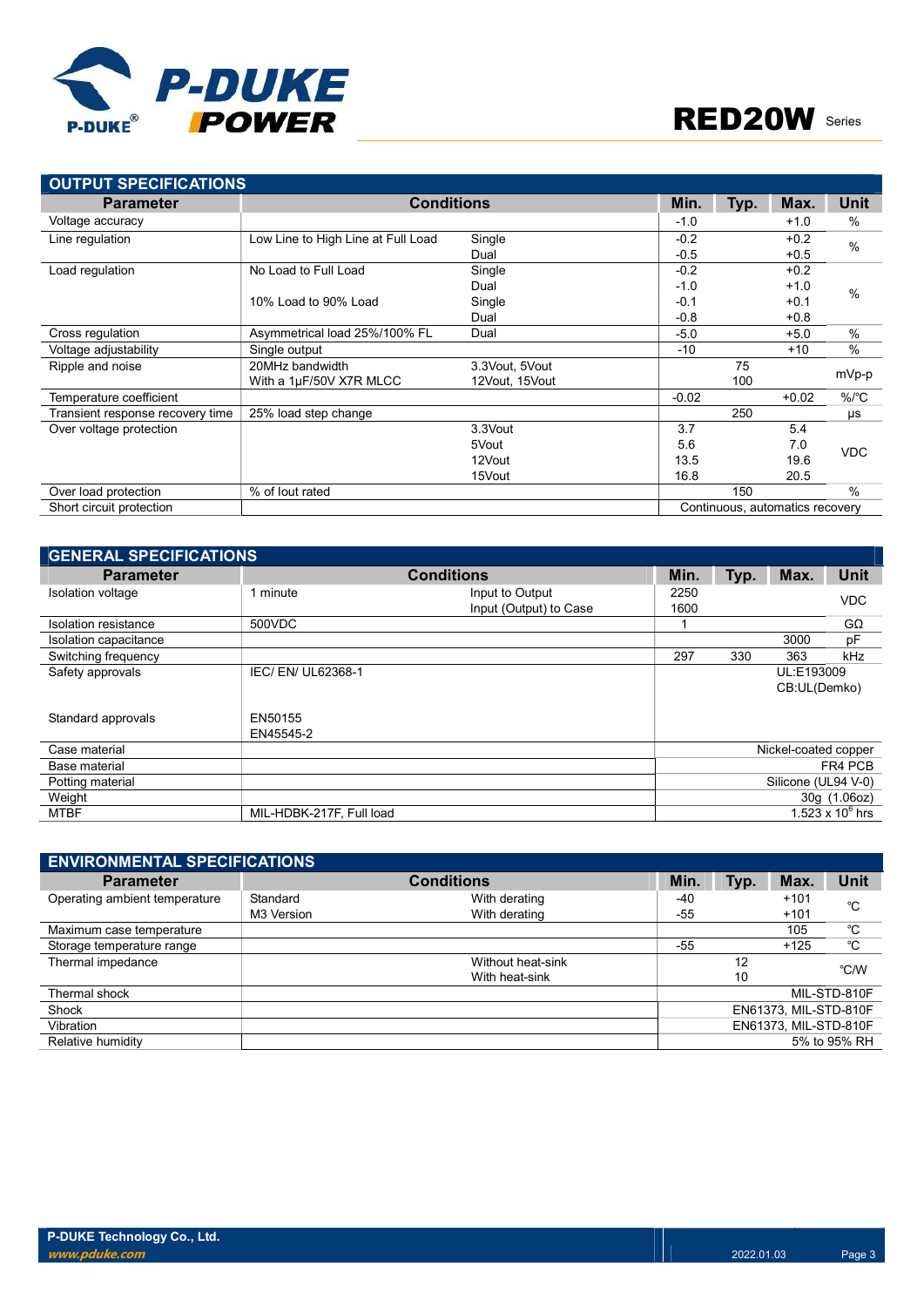

| <b>EMC SPECIFICATIONS</b>                                                                   |                      |                             |                                                                                     |                    |
|---------------------------------------------------------------------------------------------|----------------------|-----------------------------|-------------------------------------------------------------------------------------|--------------------|
| <b>Parameter</b>                                                                            |                      | <b>Conditions</b>           |                                                                                     | Level              |
| EMI                                                                                         | EN55032, EN50121-3-2 | 24VDC,48VDC                 | Without external components                                                         | Class B            |
|                                                                                             |                      | 110VDC                      | Without external components<br>With external components                             | Class A<br>Class B |
| <b>EMS</b>                                                                                  | EN55024, EN50121-3-2 |                             |                                                                                     |                    |
| <b>ESD</b>                                                                                  | EN61000-4-2          | Air ± 8kV and Contact ± 6kV |                                                                                     | Perf. Criteria A   |
| Radiated immunity                                                                           | EN61000-4-3          | 20 V/m                      |                                                                                     | Perf. Criteria A   |
| <b>Fast transient</b>                                                                       | EN61000-4-4          | ±2kV                        |                                                                                     | Perf. Criteria A   |
|                                                                                             | 24VDC, 48VDC         |                             | With an external input filter capacitor<br>(Nippon chemi-con KY series, 220µF/100V) |                    |
|                                                                                             | 110VDC               |                             | With an external input filter capacitor<br>(Rubycon BXF series, 100µF/250V)         |                    |
| Surge                                                                                       | EN61000-4-5          | ±2kV                        |                                                                                     | Perf. Criteria A   |
|                                                                                             | 24VDC, 48VDC         |                             | With an external input filter capacitor<br>(Nippon chemi-con KY series, 220µF/100V) |                    |
|                                                                                             | 110VDC               |                             | With an external input filter capacitor<br>(Rubycon BXF series, 100µF/250V)         |                    |
| Conducted immunity                                                                          | EN61000-4-6          | 10 Vr.m.s                   |                                                                                     | Perf. Criteria A   |
| Power frequency magnetic field                                                              | EN61000-4-8          |                             | 100A/m continuous; 1000A/m 1 second                                                 | Perf. Criteria A   |
| CALITION: This power module is not internally fused. An input line fuse must always be used |                      |                             |                                                                                     |                    |

CAUTION: This power module is not internally fused. An input line fuse must always be used.

## CHARACTERISTIC CURVE

.





RED20-48S05W Efficiency vs. Input Voltage RED20-48S05W Efficiency vs. Output Load



RED20-48S05W Derating Curve RED20-48S05W Derating Curve With Heat-sink

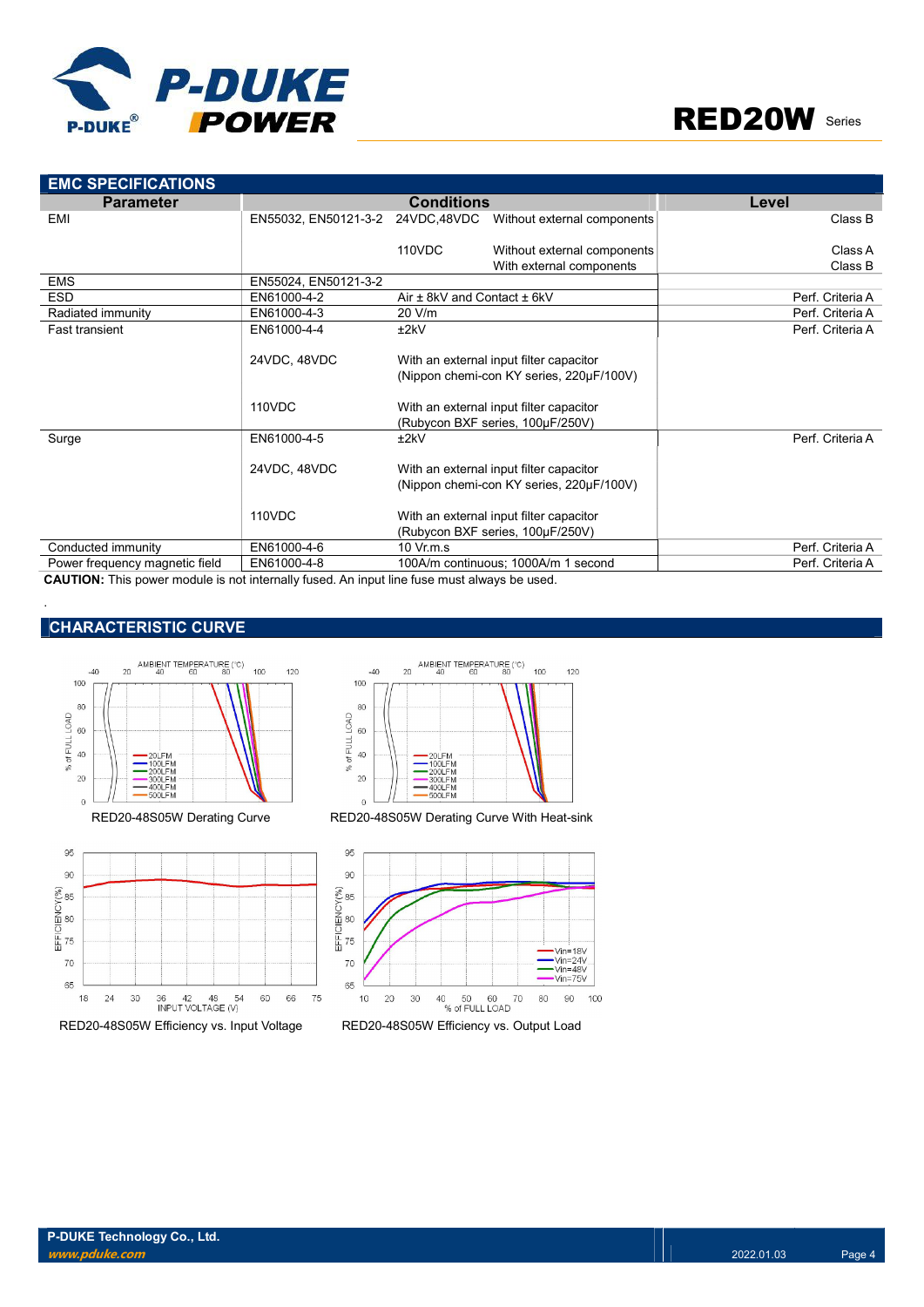

## FUSE CONSIDERATION

This power module is not internally fused. An input line fuse must always be used.

This encapsulated power module can be used in a wide variety of applications, ranging from simple stand-alone operation to an integrated part of sophisticated power architecture.

To maximum flexibility, internal fusing is not included; however, to achieve maximum safety and system protection, always use an input line fuse. The input line fuse suggest as below:

| Model                                  | <b>Fuse Rating</b><br>(A) | <b>Fuse Type</b> |
|----------------------------------------|---------------------------|------------------|
| ™ · RED20-24DΓ<br>$RED20-24S$<br>W     |                           | Slow-Blow        |
| RED20-48S<br>∏ W ⋅ RED20-48D⊟<br>M     |                           | Slow-Blow        |
| $RED20-110S$ $W \cdot RED20-110D$<br>w |                           | Slow-Blow        |

The table based on the information provided in this data sheet on inrush energy and maximum DC input current at low Vin.

## MECHANICAL DRAWING



#### PIN CONNECTION

| PIN | <b>SINGLE</b> | <b>DUAL</b> |
|-----|---------------|-------------|
|     | $+V$ in       | $+V$ in     |
|     | -Vin          | -Vin        |
| 3   | +Vout         | +Vout       |
|     | Trim          | Common      |
| 5   | -Vout         | -Vout       |
|     | Ctrl          | Ctrl        |

1. All dimensions in inch [mm] 2. Tolerance :x.xx±0.02 [x.x±0.5]

x.xxx±0.01 [x.xx±0.25]

3. Pin dimension tolerance ±0.004[0.10]

BOTTOM VIEW

## **HEAT-SINK OPTIONS**

#### -HC (Heat-sink with clamps)



\* All dimensions in inch [mm]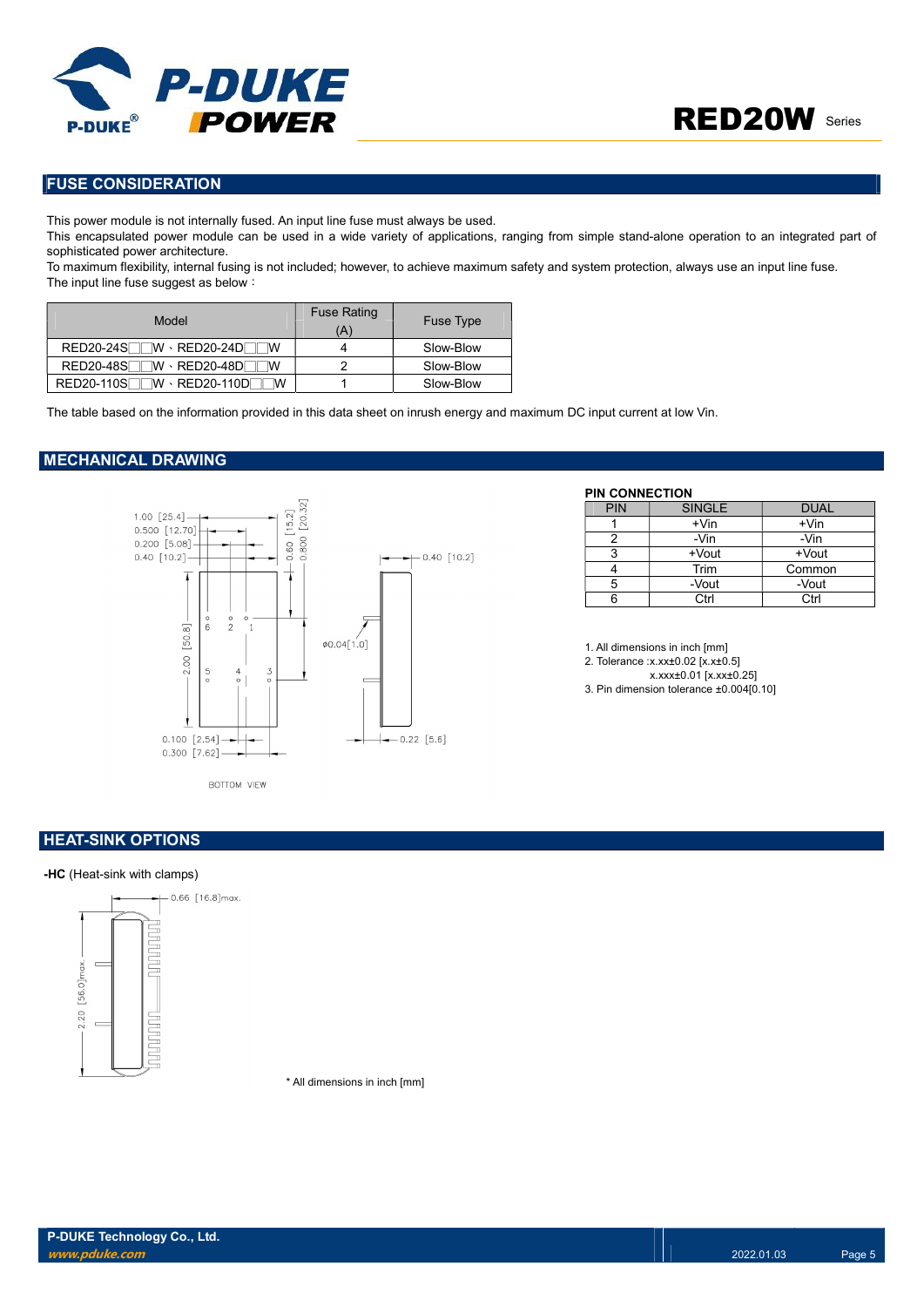



## RECOMMENDED PAD LAYOUT



All dimensions in inch[mm] Pad size(lead free recommended) Through hole 1.2.3.4.5.6: Φ0.051[1.30] Top view pad 1.2.3.4.5.6: Φ0.064[1.63] Bottom view pad 1.2.3.4.5.6: Φ0.102[2.60]

## THERMAL CONSIDERATIONS

The power module operates in a variety of thermal environments.

However, sufficient cooling should be provided to help ensure reliable operation of the unit.

Heat is removed by conduction, convection, and radiation to the surrounding Environment.

Proper cooling can be verified by measuring the point as the figure below.

The temperature at this location should not exceed "Maximum case temperature".

When Operating, adequate cooling must be provided to maintain the test point temperature at or below "Maximum case temperature". You can limit this Temperature to a lower value for extremely high reliability.

■ Thermal test condition with vertical direction by natural convection (20LFM).



TOP VIEW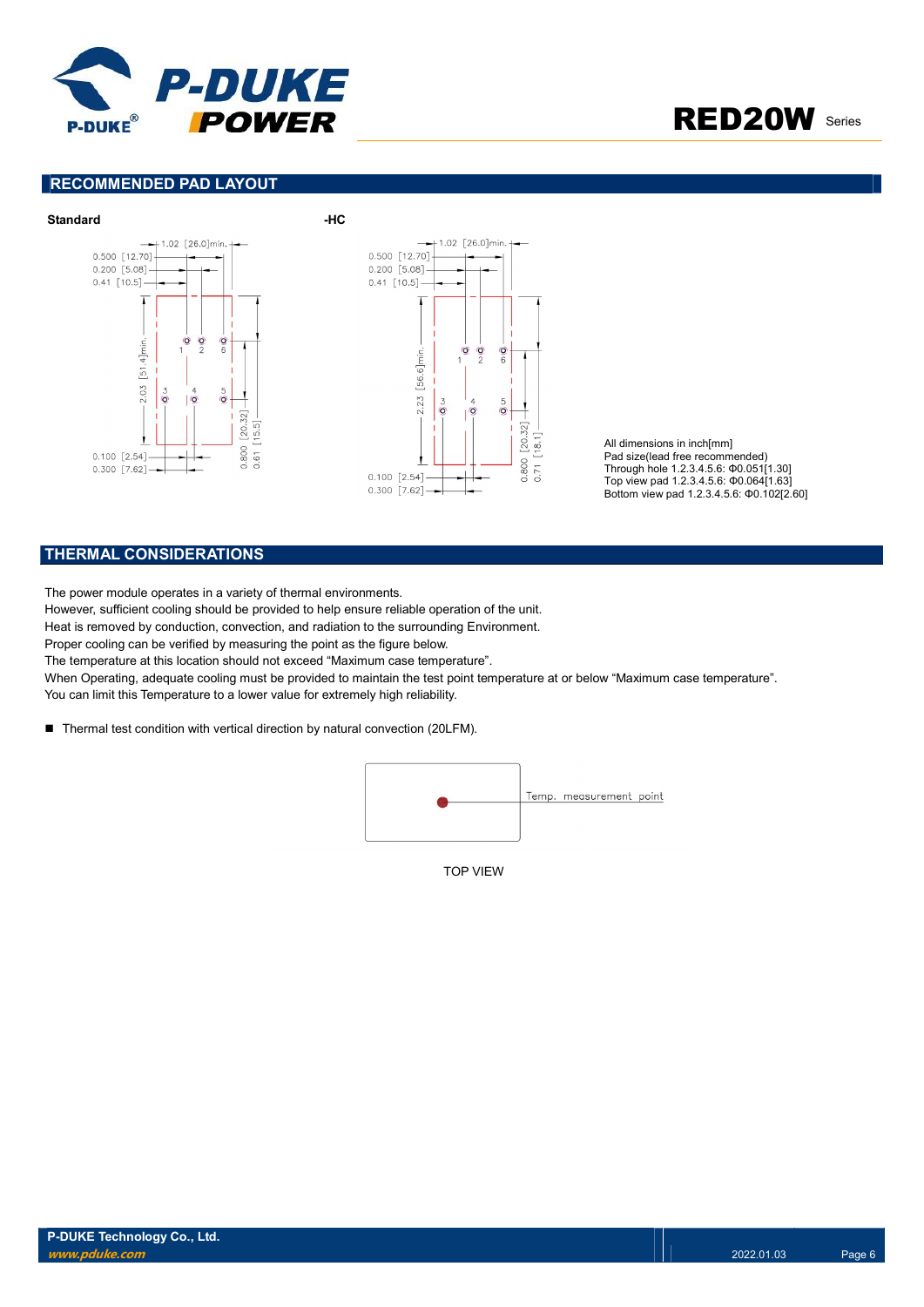

# RED20W Series

## OUTPUT VOLTAGE ADJUSTMENT

Output voltage set point adjustment allows the user to increase or decrease the output voltage set point of the module. This is accomplished by connecting an external resistor between the Trim pin and either the +Vout or -Vout pins. With an external resistor between the Trim and -Vout, the output voltage set point increases. With an external resistor between the Trim and +Vout, the output voltage set point decreases. **POWER**<br>
POWER<br>
PUT VOLTAGE ADJUSTMENT<br>
Voltage set point digital and distinct allows the user to increase or decrease the output voltage set point of the reconnection accomplished by connecting an external resistor betwe **PUT VOLTAGE ADJUSTMENT**<br>
PUT VOLTAGE ADJUSTMENT<br>
THE VOLTAGE ADJUSTMENT<br>
THE VIDEO SERVE AND USE THE THIS ARE CONSIDERED ASSOCIATED AND CONSIDERED ASSOCIATED AND CONSIDERED ASSOCIATED AND mexternal resistor between the T **POWER**<br>
UIT VOLTAGE ADJUSTMENT<br>
voltage set point adjustment allows the user to increase or decrease the output voltage set point of the m<br>
accomplished by connecting an external resistor between the Trim pin and either

The external Trim resistor needs to be at least 1/16W of rated power.

### ■ Trim Up Equation

$$
R_U=\!\left[\!\frac{G\times\!L}{\left(\!V_{o,up}\!-\!L\!-\!K\!\right)}\!-\!H\!\right]\!\!\Omega
$$

### ■ Trim Down Equation

$$
R_D=\!\left[\!\!\begin{array}{c} \left(\!V_{o,\text{down}}\!-\!L\right)\!\times\! G\\ \left(\!V_o-V_{o,\text{down}}\!\right)\end{array}\!\!\!\!-\!H\!\right]\!\!\Omega
$$

 $-$ Vout $\stackrel{5}{\mathbf{O}}$ 

Trim  $\stackrel{4}{\bigcirc}$ 

### EXTERNAL OUTPUT TRIMMING

≹RU

Output can be externally trimmed by using the method shown below. Trim-up

| □□S3P3W       |             |              |                |         |                |        |        |                |        |        |        |
|---------------|-------------|--------------|----------------|---------|----------------|--------|--------|----------------|--------|--------|--------|
| $\triangle$ V | $(\%)$      | 1            | $\overline{2}$ | 3       | 4              | 5      | 6      | $\overline{7}$ | 8      | 9      | 10     |
| Vout          | (V)         | 3.333        | 3.366          | 3.399   | 3.432          | 3.465  | 3.498  | 3.531          | 3.564  | 3.597  | 3.630  |
| <b>RU</b>     | $(k\Omega)$ | 385.071      | 191.511        | 126.990 | 94.730         | 75.374 | 62.470 | 53.253         | 46.340 | 40.963 | 36.662 |
| $\Box$ S05W   |             | $\mathbf{1}$ |                |         |                |        |        | $\overline{7}$ |        |        |        |
| $\triangle$ V | $(\% )$     |              | $\overline{2}$ | 3       | 4              | 5      | 6      |                | 8      | 9      | 10     |
| Vout          | (V)         | 5.050        | 5.100          | 5.150   | 5.200          | 5.250  | 5.300  | 5.350          | 5.400  | 5.450  | 5.500  |
| RU            | $(k\Omega)$ | 253.450      | 125.700        | 83.117  | 61.825         | 49.050 | 40.533 | 34.450         | 29.888 | 26.339 | 23.500 |
| $\Box$ S12W   |             |              |                |         |                |        |        |                |        |        |        |
| $\triangle$ V | $(\%)$      | 1            | $\overline{2}$ | 3       | $\overline{4}$ | 5      | 6      | $\overline{7}$ | 8      | 9      | 10     |
| Vout          | (V)         | 12.120       | 12.240         | 12.360  | 12.480         | 12.600 | 12.720 | 12.840         | 12.960 | 13.080 | 13.200 |
| <b>RU</b>     | $(k\Omega)$ | 203.223      | 99.057         | 64.334  | 46.973         | 36.557 | 29.612 | 24.652         | 20.932 | 18.038 | 15.723 |
| $\Box$ S15W   |             |              |                |         |                |        |        |                |        |        |        |
| $\triangle$ V | $(\% )$     | $\mathbf{1}$ | 2              | 3       | 4              | 5      | 6      | $\overline{7}$ | 8      | 9      | 10     |
| Vout          | (V)         | 15.150       | 15.300         | 15.450  | 15.600         | 15.750 | 15.900 | 16.050         | 16.200 | 16.350 | 16.500 |
| <b>RU</b>     | $(k\Omega)$ | 161.557      | 78.223         | 50.446  | 36.557         | 28.223 | 22.668 | 18.700         | 15.723 | 13.409 | 11.557 |

# $\blacksquare$  Trim constants

| Module                    | G     | н    |      |     |
|---------------------------|-------|------|------|-----|
| ∃S3P3W<br>$RED20-\square$ | 5110  | 2050 | 0.8  | 2.5 |
| $RED20-$<br>∃S05W         | 5110  | 2050 | 2.5  | 2.5 |
| $RED20-$<br>∏S12W         | 10000 | 5110 | 9.5  | 2.5 |
| 1S15W<br>$RED20-$         | 10000 | 5110 | 12.5 | 2.5 |